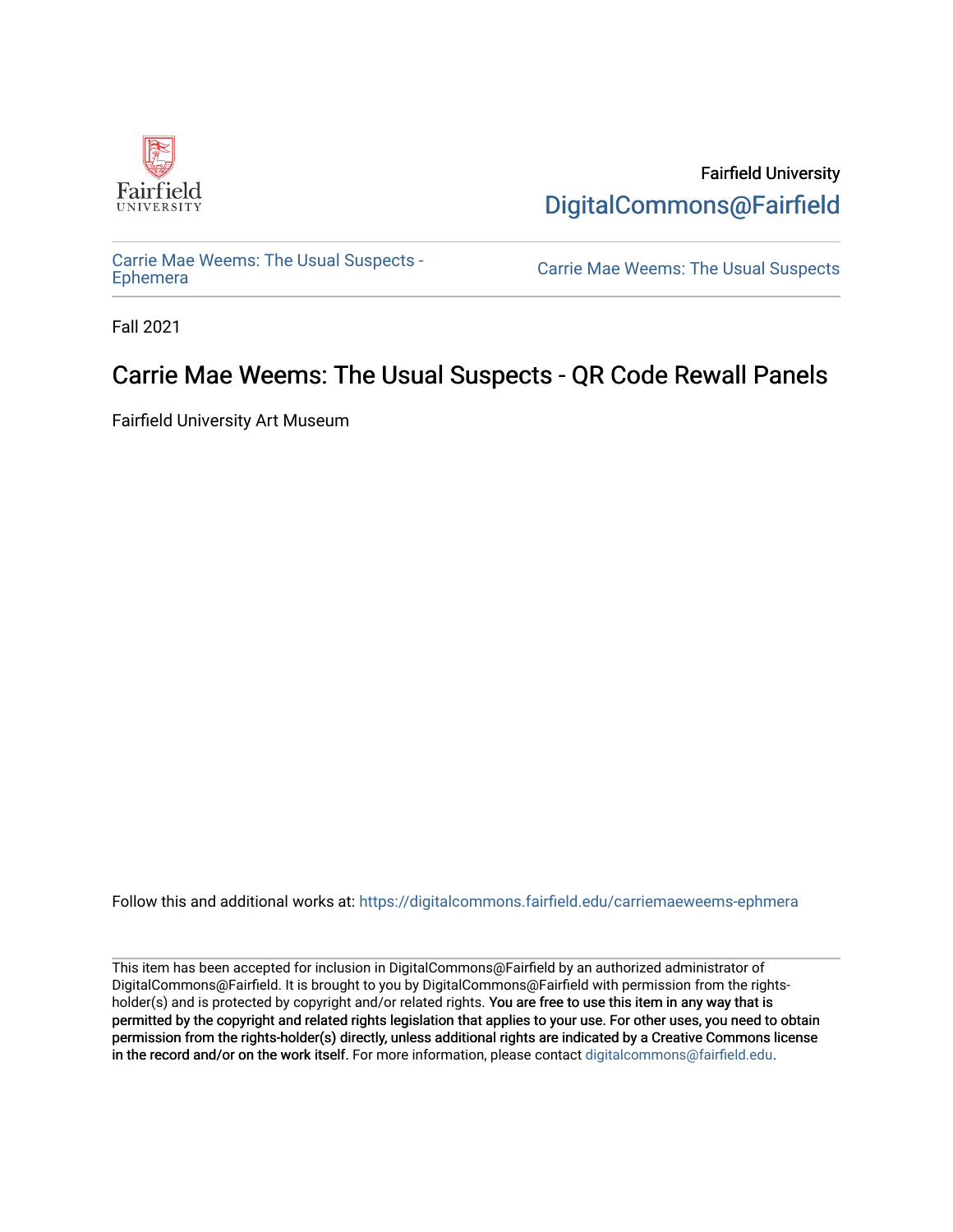## CARRIE MAE WEEMS *The Usual Suspects* Audio guide available Use your phone's camera to scan

this QR code



## CARRIE MAE WEEMS *los sospechosos habituales* Audioguía disponible Utilice la cámara de su teléfono para escanear el código QR

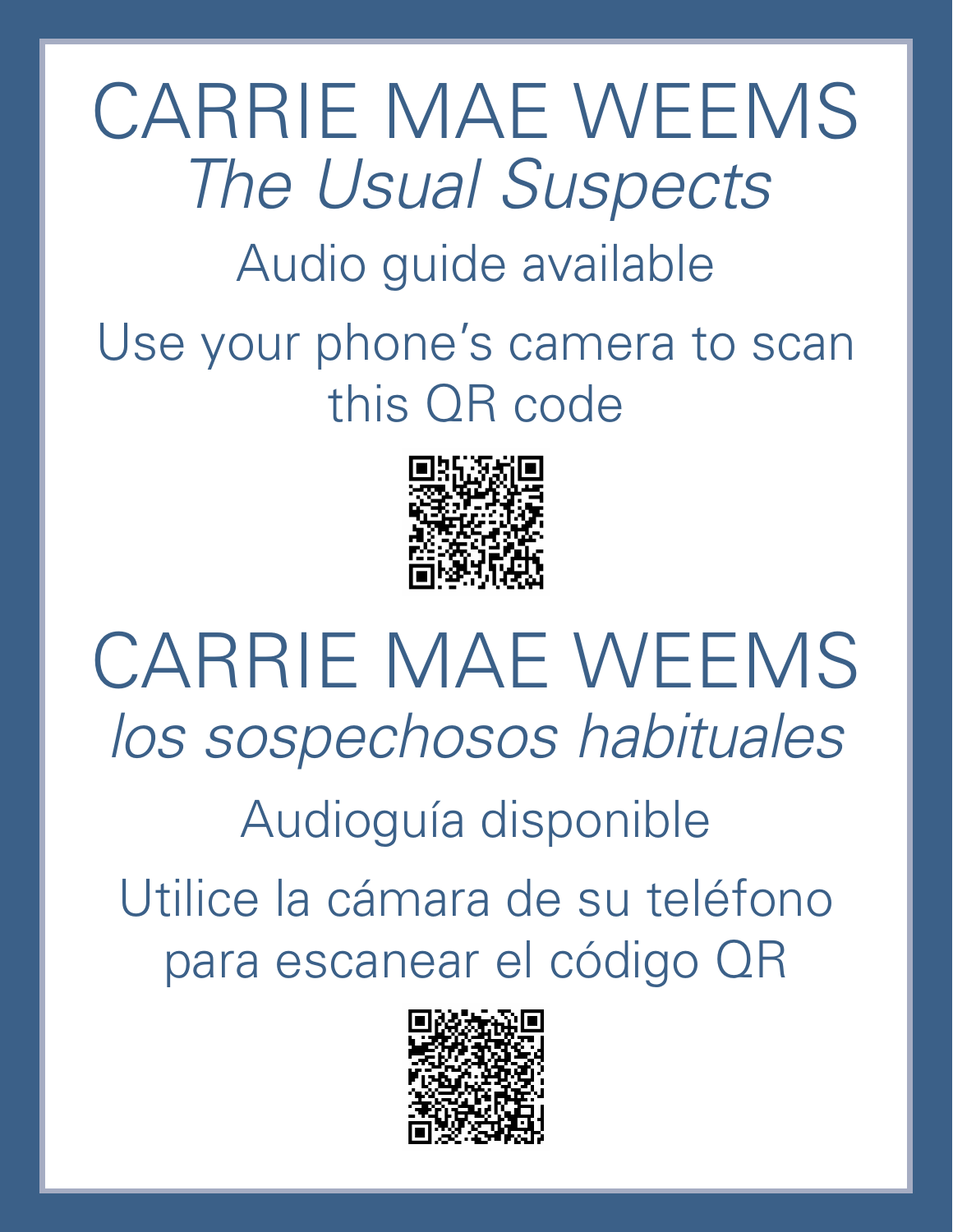CARRIE MAE WEEMS *The Usual Suspects* Large-print labels available Please ask a gallery attendant

CARRIE MAE WEEMS *los sospechosos habituales*

> Etiquetas de mayor tamaño disponibles

Consulte al personal de la galería